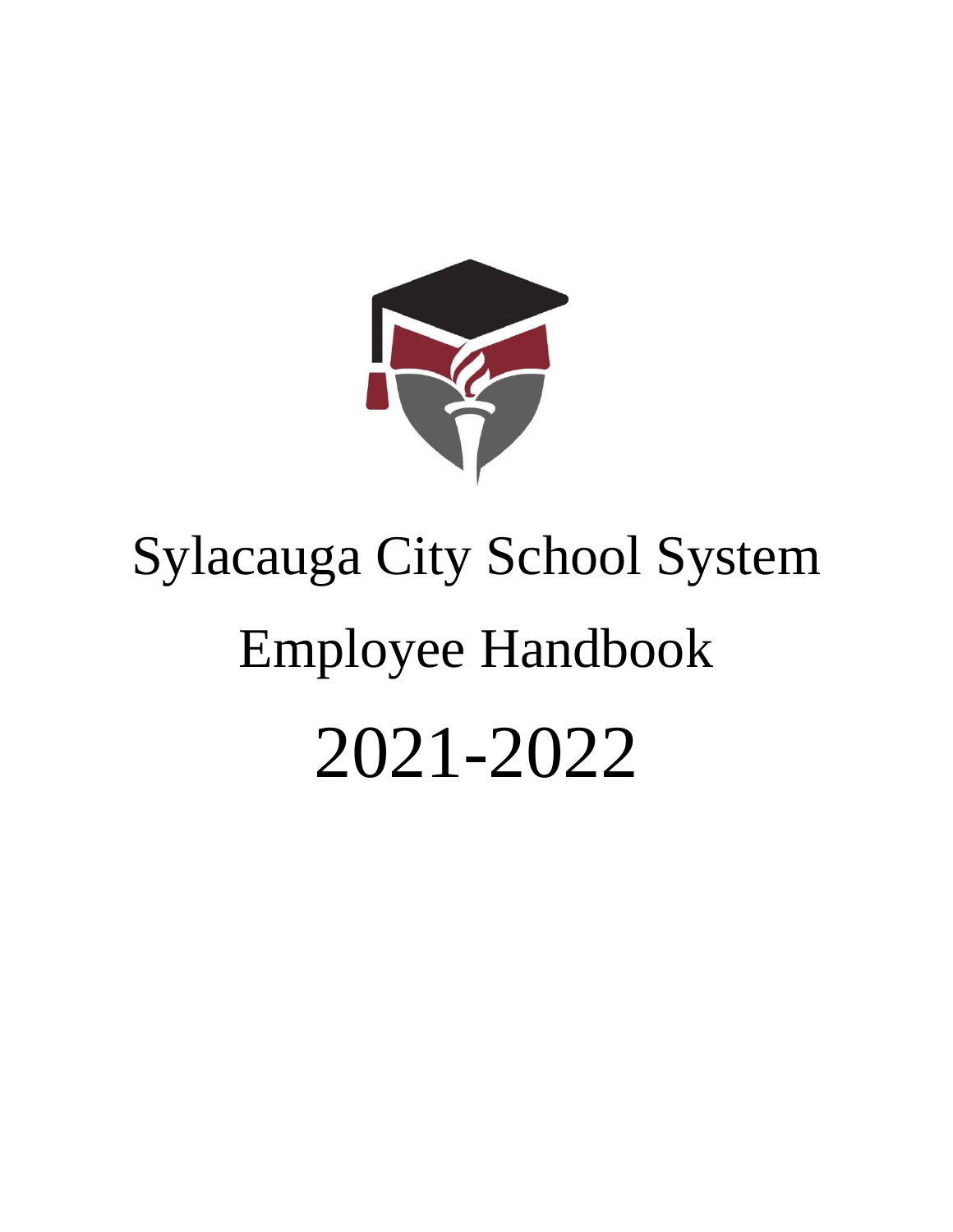# **Sylacauga City Schools**

# **Dr. Michele Eller, Superintendent**

# **Sylacauga City Schools Board**

Dr. Steve Marlowe, Board President

Dr. Rekha Chadalawada, Board Vice President

Mr. Gregory Bailey

Mrs. Melissa Garris

Mrs. Amy Price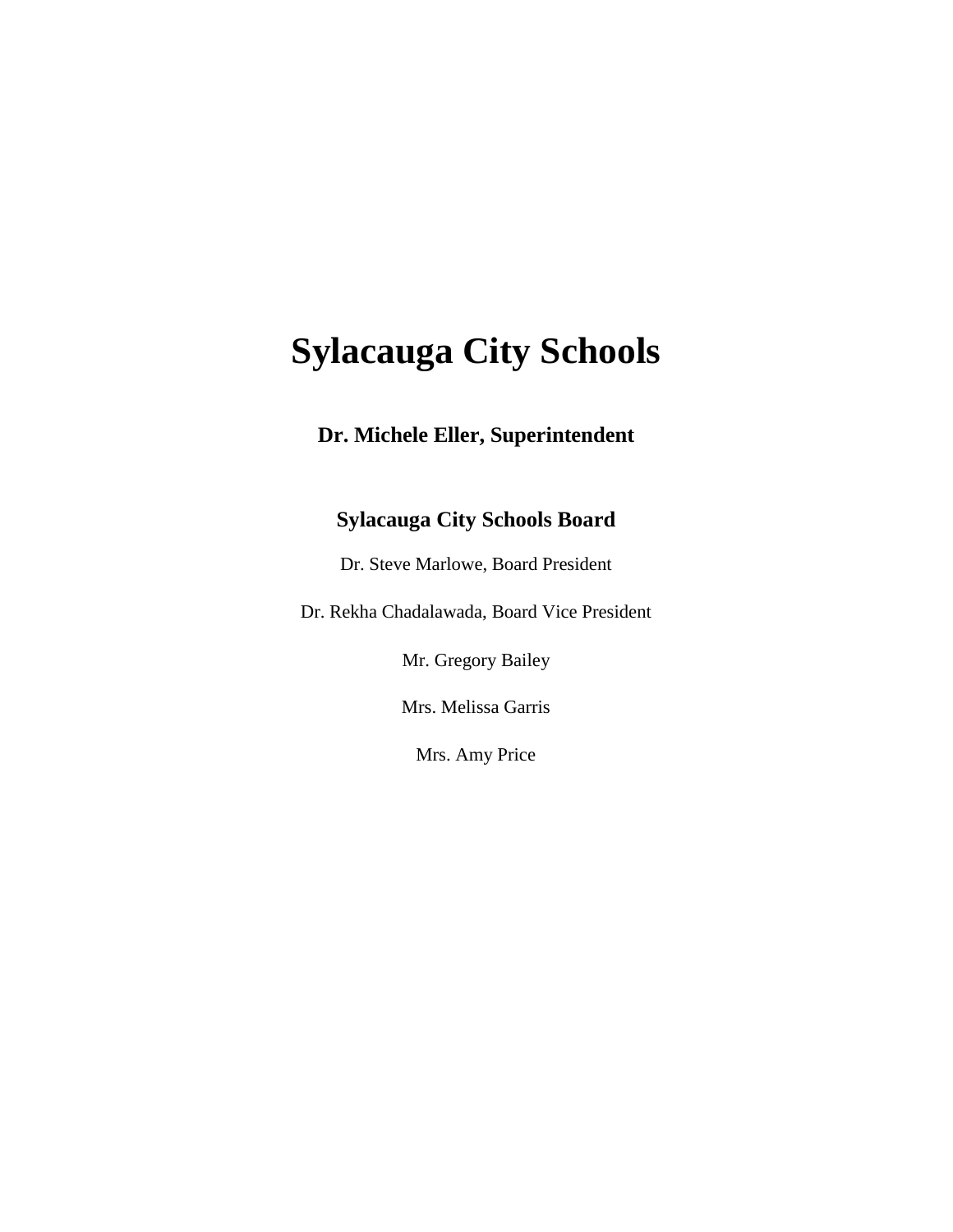## **Central Office Staff Directory**

#### **Dr. Michele Eller, Superintendent**

Mrs. Debbie Barnett, Math Specialist and Assessment

Mrs. Lisa Dickerson, Chief Financial School Officer

Mrs. Alpha Finnie, Executive Assistant to Superintendent

Mrs. Julie Green, Literacy Specialist

Mr. Bobby Hall, Executive Director of Learning Support Services

Dr. Matthew Hubbard, Executive Director of Supporting Programs

Ms. Susan Hunter, Payroll Bookkeeper

Mr. Michael Robinson, Executive Director of Technology

Dr. Jennifer Rosato, Executive Director of Teaching and Learning

Mrs. Sonia Thibodeaux, Accounts Payable Bookkeeper

Mrs. Kelley Wassermann, Director of CNP/Wellness/Communications

Ms. April Welch, Executive Secretary of Teaching and Learning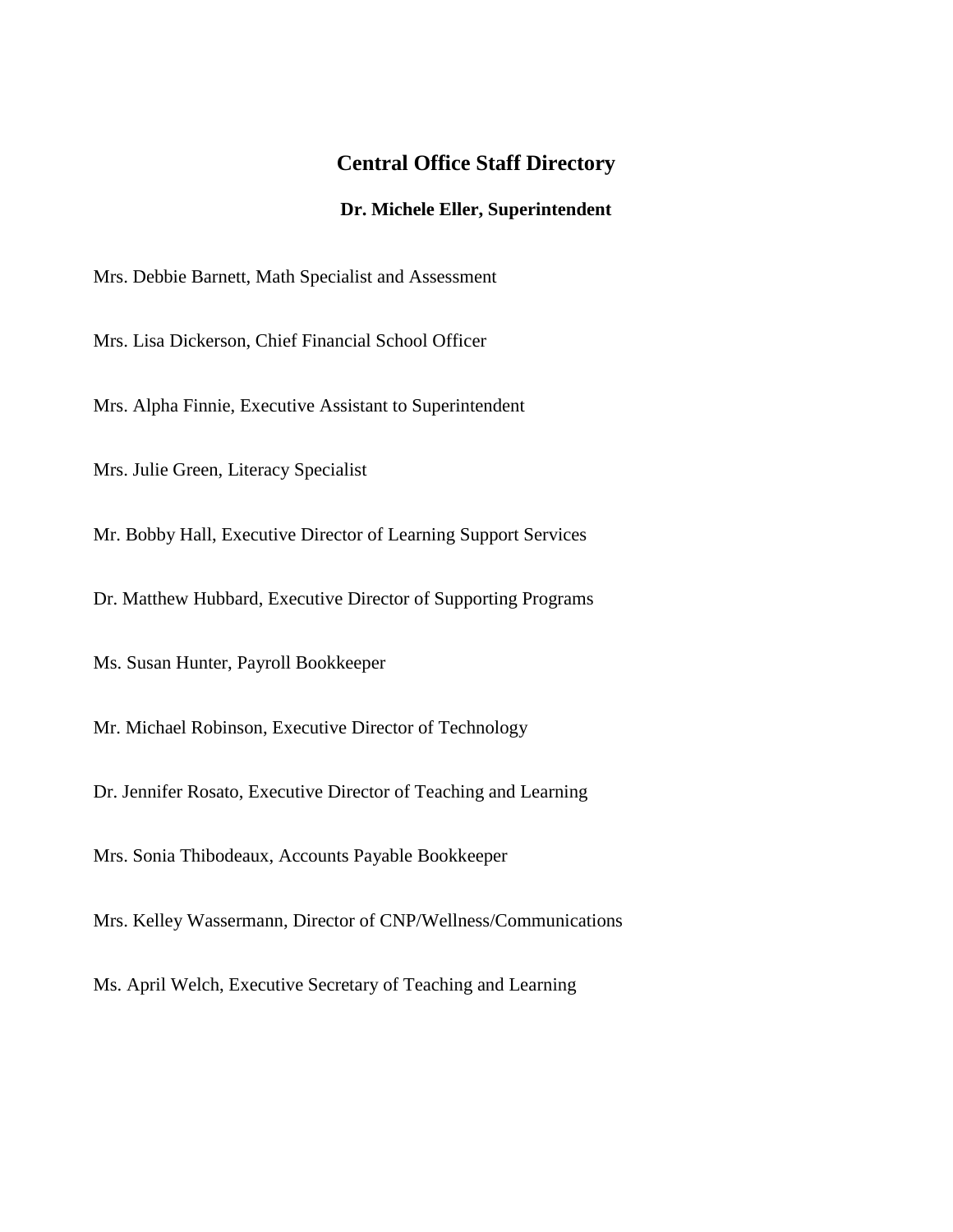#### **Indian Valley Elementary School**

Mrs. Paula Bruno, Principal Mrs. Cindy Cleveland, Assistant Principal

#### **Pinecrest Elementary School**

Dr. Shelley Bailey, Principal Vacant, Assistant Principal

#### **Nichols Lawson Middle School**

Mr. Gary Rivers, Principal Mr. Chad Littleton, Assistant Principal

#### **Sylacauga High School**

Mr. Matthew Hodge, Principal Ms. Shannon Galamore Mr. Bennie Lewis, Assistant Principal

#### **Athletic Director**

Mr. Matthew Hodge, Sylacauga High School Mr. Chad Wilkinson, Nichols-Lawson Middle School

#### **Title I, II, III Coordinator**

Dr. Jennifer Rosato

#### **Title IV, VI, IX Coordinator**

Mr. Bobby Hall

#### **IDEA/Section 504 Coordinator**

Dr. Jennifer Rosato

#### **McKinney-Vento/Residency Coordinator**

Mr. Bobby Hall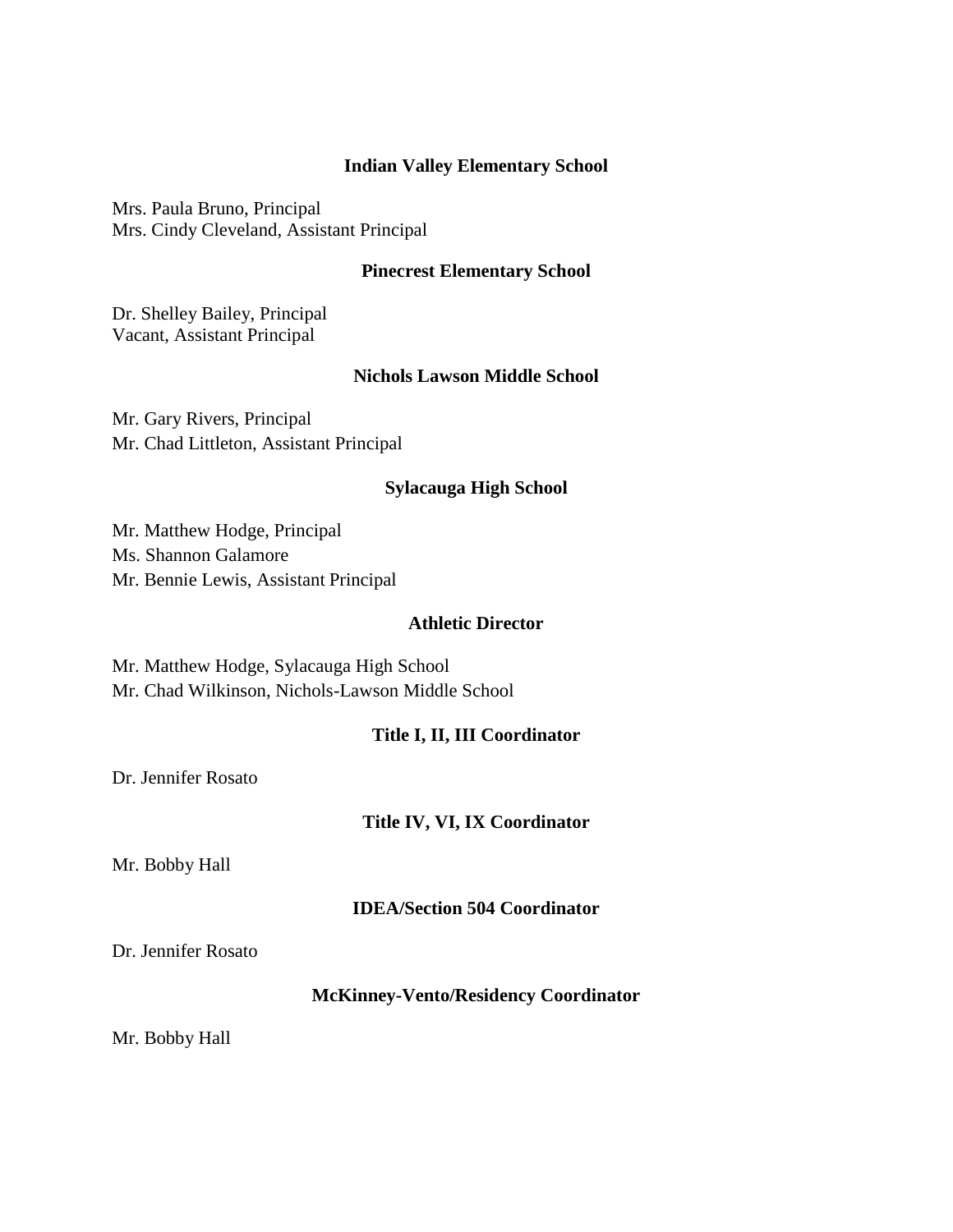#### **OCR Non-Discrimination Statement**

Sylacauga City Schools does not discriminate on the basis of race, color, national origin, sex, disability, or age in its programs and activities and provides equal access to the Boy Scouts and other designated youth groups. The following person has been designated to handle inquiries regarding the nondiscrimination policies: Title IX Director (256)245-5256.

# **School System Mission Statement**

In partnership with our community, we inspire all students to discover pathways to greatness through a world-class education.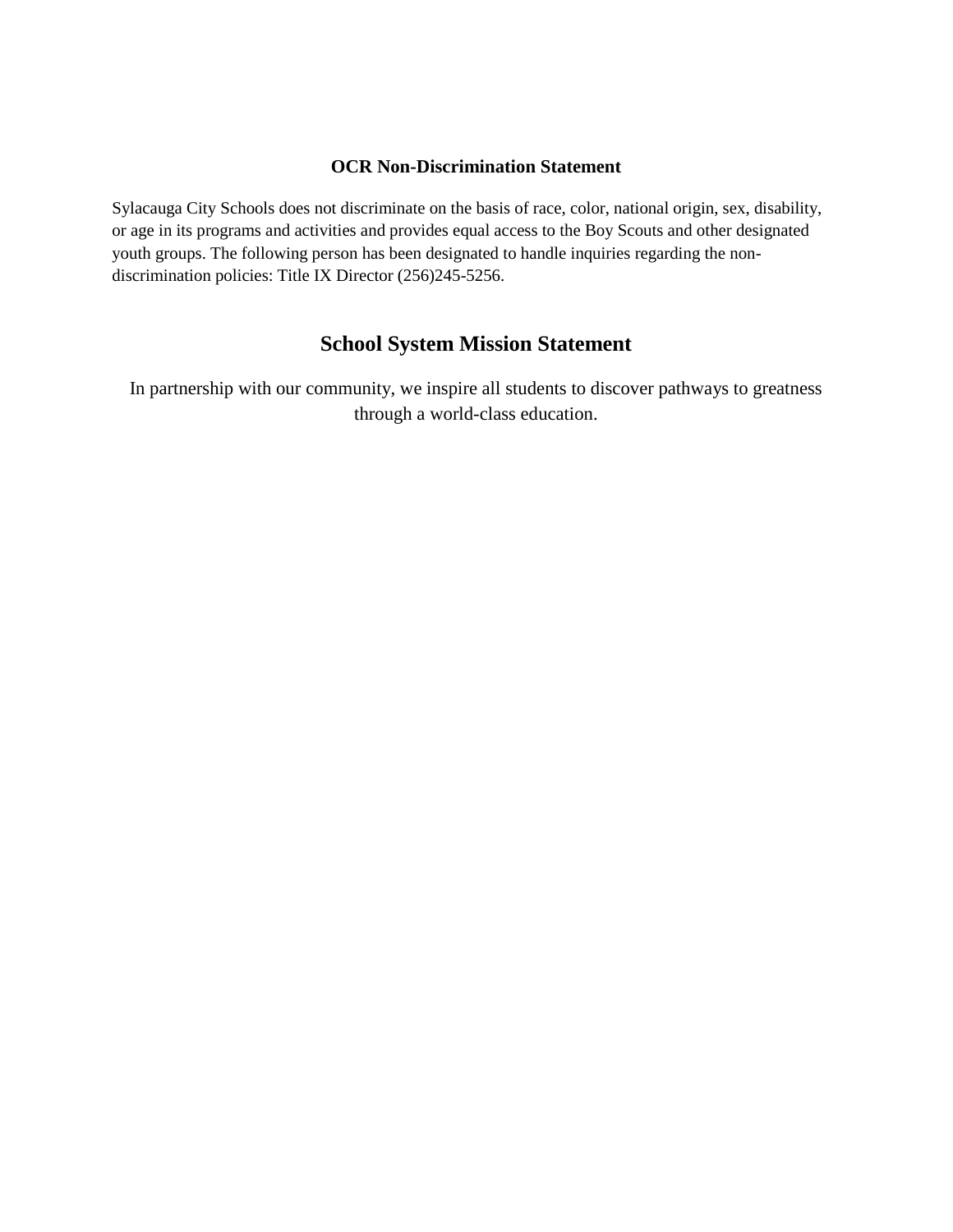# **Guidelines for Success**

#### **Standards**

- Arrive 15 minutes before and remain a minimum of 15 minutes after school.
- Staff members are required to attend all professional development meetings required by the building administrator. This includes faculty meetings.
- Attendance must be posted within 10 minutes of the beginning of each class.
- Daily schedules are posted outside the classroom door.
- Classroom standards are posted.
- Severe weather and fire maps are posted.
- Grade level appropriate word walls for every subject area are posted throughout the year.

#### **Full implementation of Course of Study Standards for Alabama College and Career**

National/State Standards dictate what is on the pacing guides, lesson plans, and all assessments. Pacing guides map out what is on weekly lesson plans and assessments for each nine-week period.

#### **Pacing Guides**

Pacing Guides have been created by teachers which outline standards, by subject, for each quarter specific to each grade level. Some standards will be covered multiple times over the course of the year. Standards will be assessed quarterly, both formally and informally, to measure student growth toward mastery of standards.

#### **Lesson Plans**

Lesson plans are turned in weekly to building-level administrators.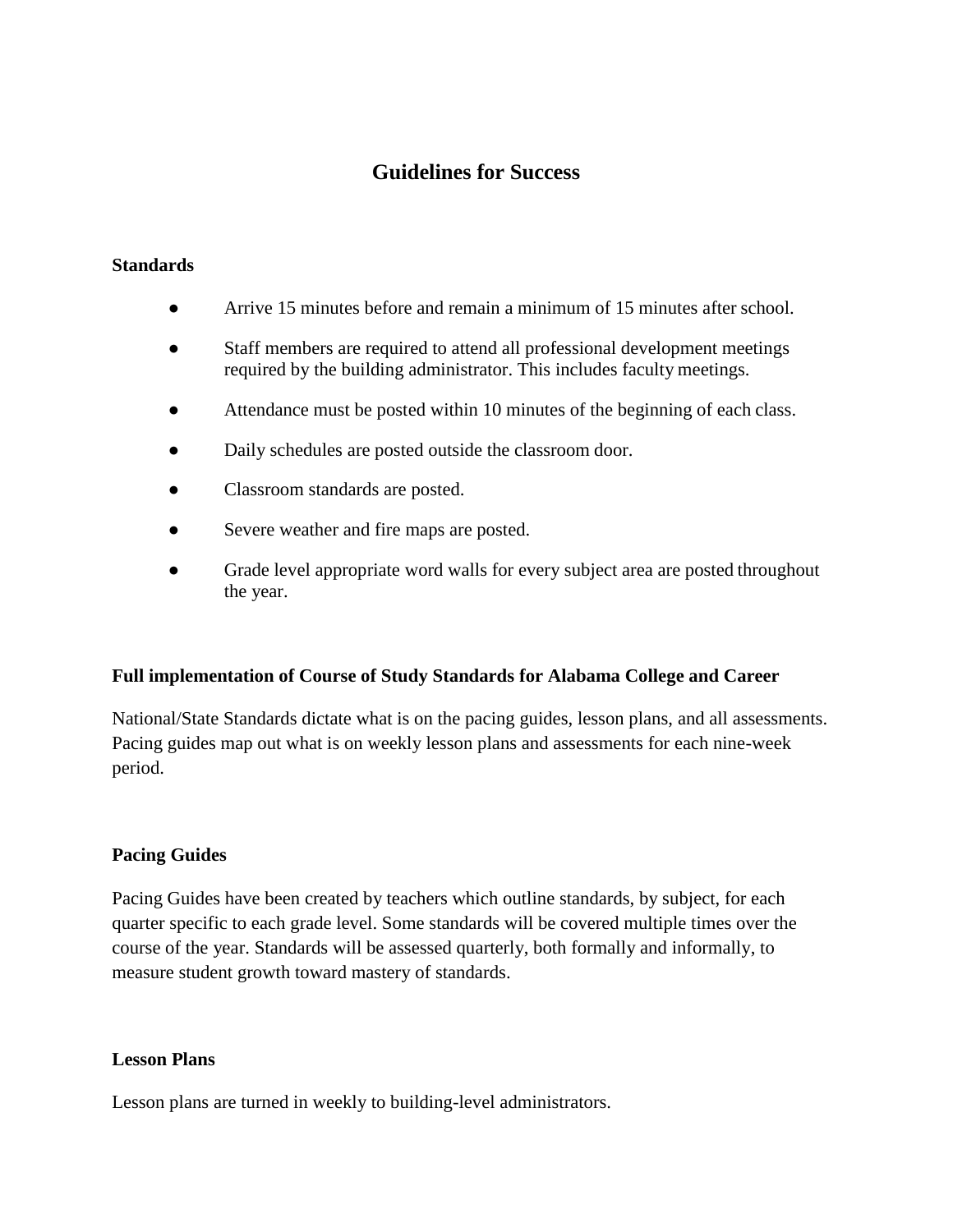#### **Grades**

Grades should be entered within three school days of the assessment/assignment date. Once report card grades have been posted, a grade change form must be completed and signed by the administrator to make any change. The form can be accessed by the school counselor.

It is equally the student's and teacher's responsibility to request make-up work and tests from the teacher within three days of their return to school. Arrangements will be made at the administrator's discretion.

#### **Progress Reports**

Progress reports will be printed and sent home in accordance with the building level procedures.

#### **Report Cards**

Report cards are generated every nine (academic) weeks.

#### **Student Information System**

The student information system is used for record-keeping of attendance, grades, and discipline. Teachers are required to post attendance within the first 10 minutes of class.

#### **Parent Communication**

Schools will use the SCS uniform platform of communication with parents. Positive parent contact should happen early in the year with every parent/guardian before any problems arise.

#### **Mentor Teacher**

All first and second year teachers are assigned a mentor teacher. The mentor and mentee must follow the guidelines set forth in the Sylacauga City Schools Mentoring Handbook.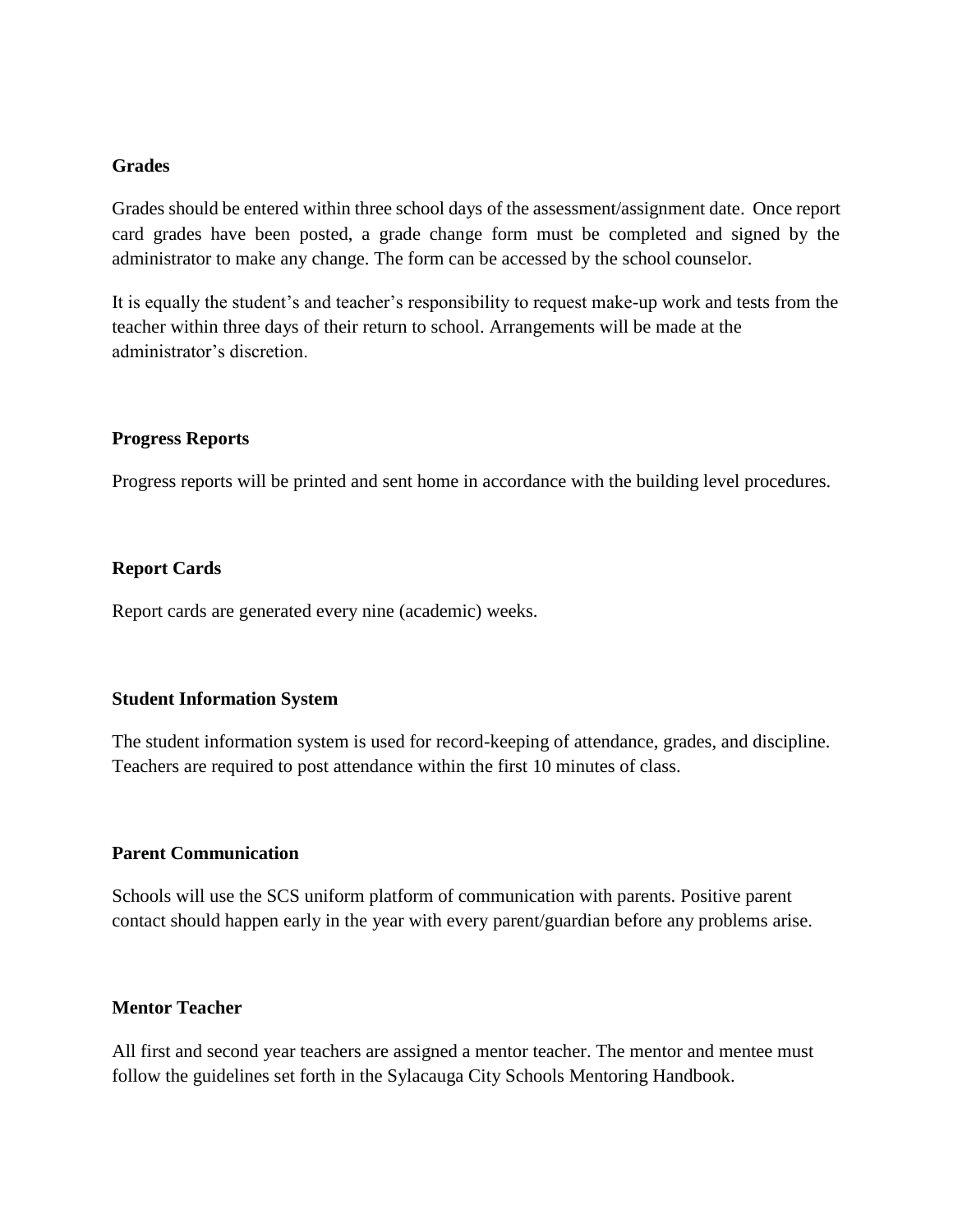# **Accessible to Others**

A set of lesson plans will be on file with the building administrator in the event of an emergency absence.

# **Professional Dress for Sylacauga City School System Employees**

SCS has high standards for teachers and staff members to model business class dress for their students in- person or virtual. Please adhere to the guidelines listed below.

# **Men's Wear**

- Men must wear collared shirts with dress pants/slacks with the exception of PE teachers and PE paraprofessionals.
- Spirit shirts and jeans may be worn on Fridays.

# **Ladies Dresses and Skirts**

- Dresses and skirts are not to be shorter than 3" above the knee.
- Neckline/backline must be appropriate (no cleavage showing, no one shoulder tops, no spaghetti straps, or straps less than 3").
- There will be no showing of skin between dresses/skirts and tops. This refers to midriffs, backless, side-openings.
- There will be no tight dresses or tight skirts.
- Leggings and/or tights *may* only be worn by ladies with a dress or skirt of an appropriate length. Leggings with blouses/shirts are not acceptable professional wear.

# **Ladies Blouses/Tops and Pants**

- Tank tops, graphic shirts, showing skin between pants and tops are not permitted.
- There will be no revealing tops/blouses (may not show cleavage, a significant portion of the back, or have undergarments visible, no spaghetti straps, no straps less than 3").
- Tight pants are not permitted.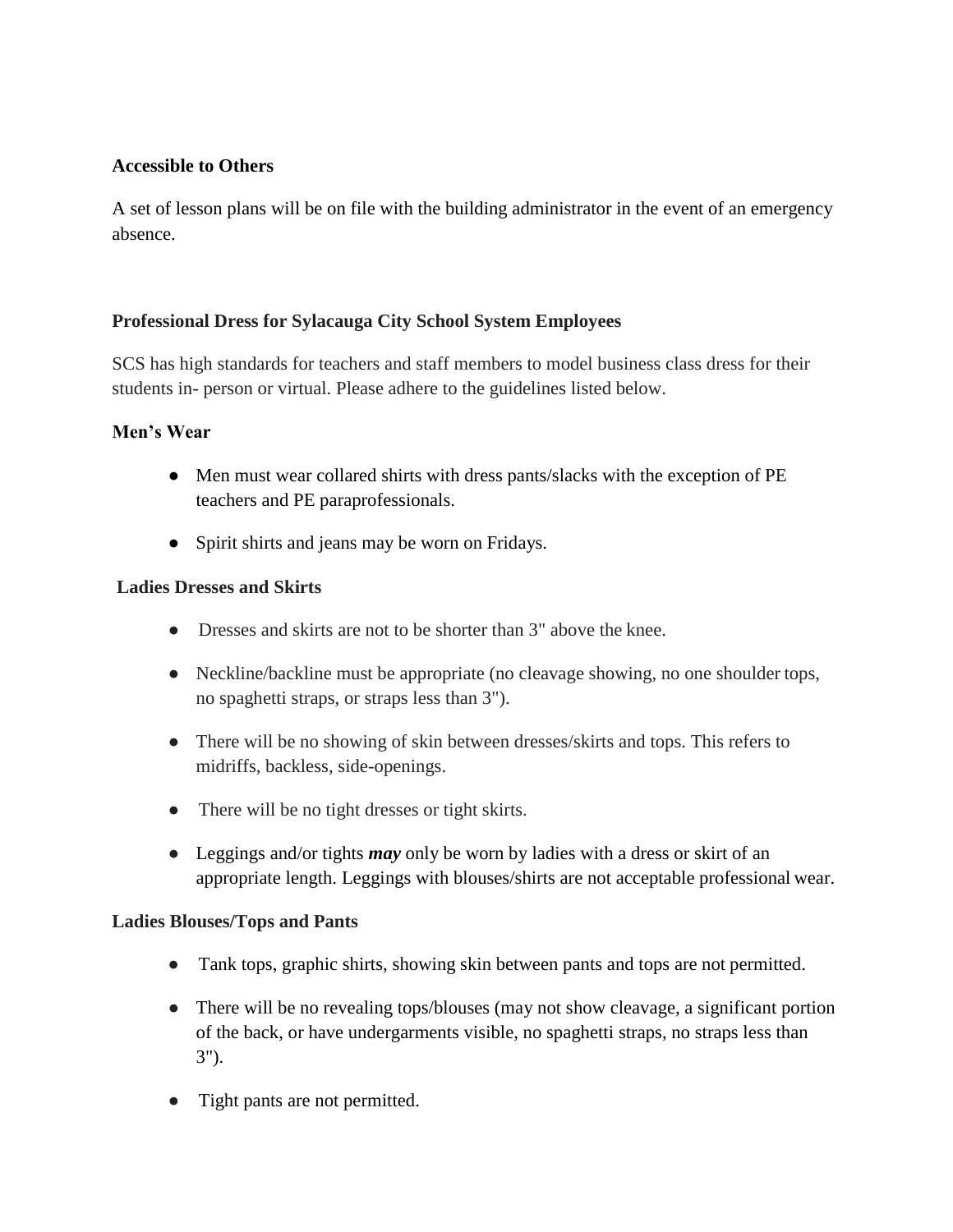# **Footwear**

- No flip flops.
- No extreme high heels.
- No athletic slides.
- No shoes that appear to be slippers.

# **Jewelry/Head Covering**

- Facial piercings and ear gauges are not permitted.
- Bandanas/do-rags, wave caps, or hats are not permitted.

## **Other**

- No clothing or masks that reflect political views, adult related advertisements, or any other material that would cause a disruption to the learning environment are to be worn.
- Jeans may only be worn on Fridays with a Sylacauga Spirit Shirt.
	- No jeans that have rips or holes are permitted.
	- Employees may wear jeans for most field trips with spirit shirts.
	- During warm/hot weather, Capri style jeans may be worn on Fridays.
- Please make a special effort to dress up when visitors, parents, or community members will be on campus, to promote a positive image. Examples: assemblies that honor students, special programs, news, and press coverage, this includes after school/evening special events.
- At no time may undergarments be visible.

# **For Grievances, refer to Grievance SCS Board Policy 4.6.1**

Most issues can be solved by discussing the situation in a calm and rational manner. If the grievance cannot be resolved with your immediate supervisor, you may contact the central office.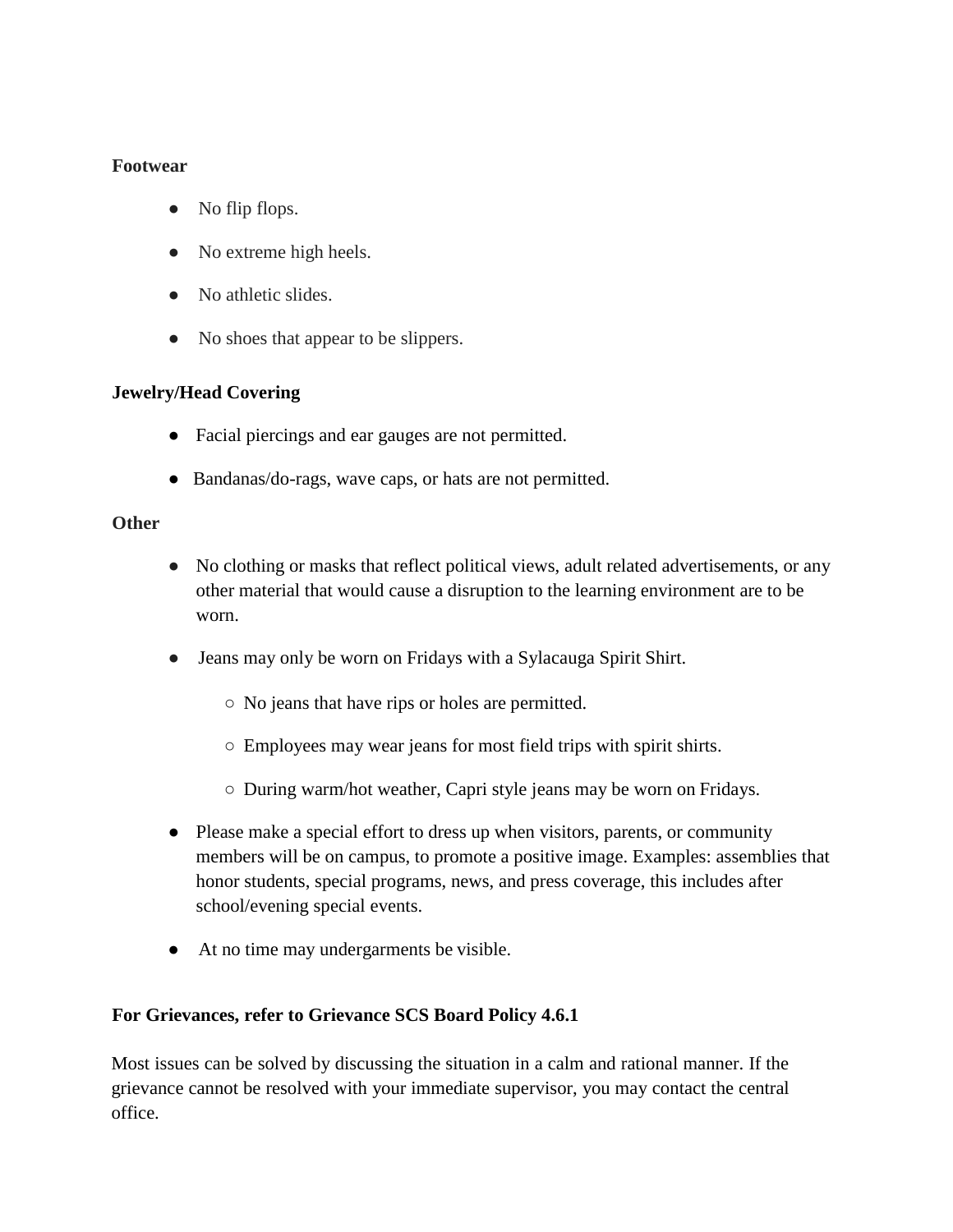#### **Chain of Command**

- 1. The Superintendent reports to the Board of Education Members.
- 2. Central Office Staff and Administrators report to the Superintendent.
- 3. Teachers and staff report to their building administrators.

#### **Professional Standards**

All staff members are encouraged to read and comply with the Alabama Teacher Code of Ethics and the Alabama Quality Teaching Standards.

# **Board Policy Book**

A copy of the Sylacauga City School Board Policy Manual is available on the Sylacauga City Schools website.

### **Cell phone policy**

- Keep cell phones on silent or vibrate at all times.
- Personal use must be made during your planning/break time.
- Cell phones and all communication with parents must be made through the SCS uniform platform of communication.
	- Text parents during non-instructional time using the school communication platform.
	- ○Please be positive when messaging parents/guardians. Use extreme caution to choose your words carefully. Texts can often be misconstrued.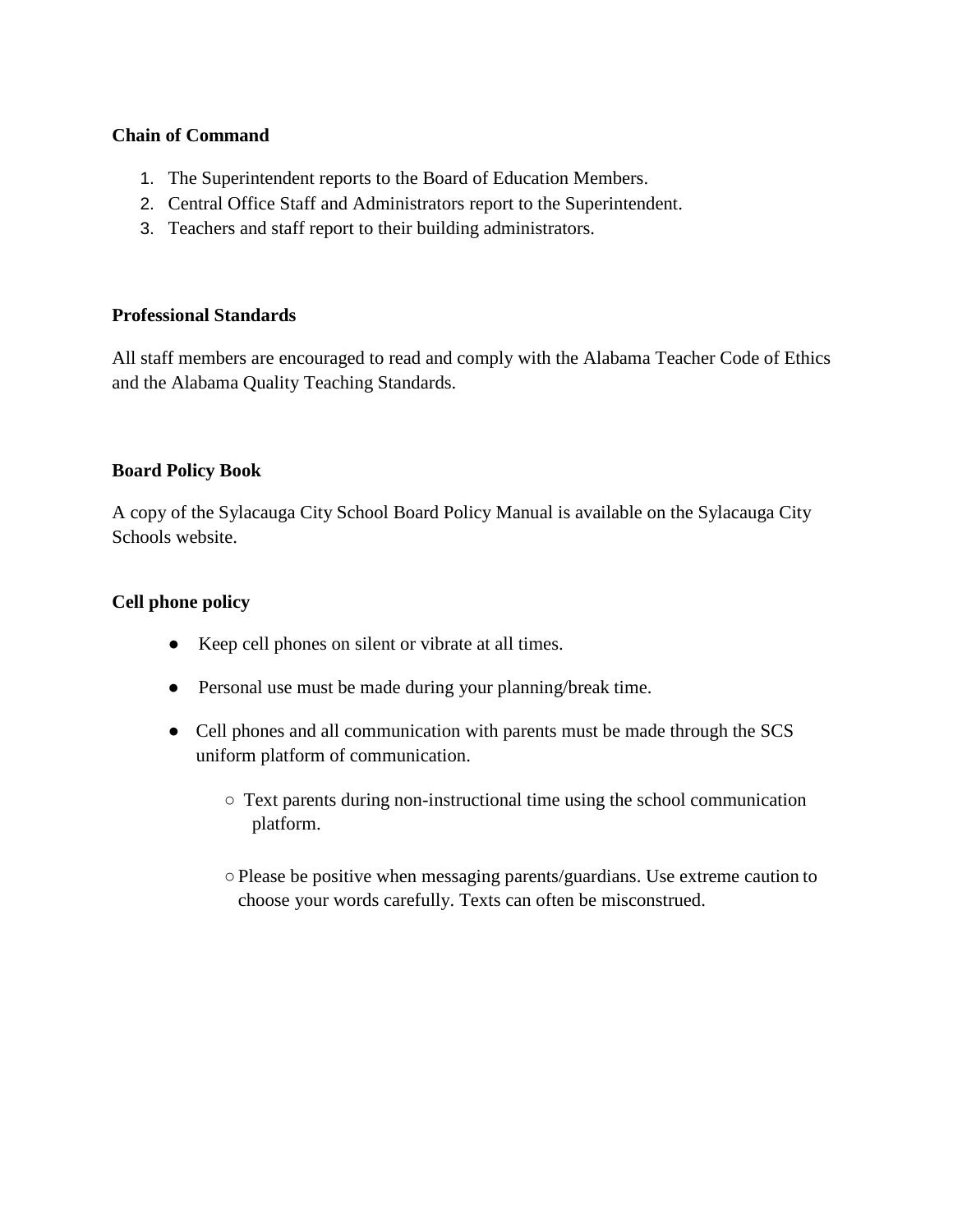### **Attendance Policy of Sylacauga City Schools Teachers and Staff Members**

- Certified employees are required to sign-in daily via electronic time clock.
- Classified employees are required to sign-in/out, including breaks.
- Employees are required to contact an administrator prior to an absence.
- Refer to the SCS policy manual for absentee guidelines.
- Sick days are not personal days; employees may be asked to provide documentation for sick days.

# **Website Information**

#### [www.s](http://www.ces.chickasawschools.com/)csboe.org

# **Social Media**

As public school employees, we represent the Sylacauga City School System and should not make any social media posts or comments that have a negative reflection on our schoolsystem. This applies to both school and personal accounts. The administrator and the superintendent reserve the right to ask employees to remove posts that could reflect negatively on the system, the board of education, or other employees. Student photographs should be limited to official school pages.

# **Media**

Do not publish photographs of any student who has opted out of publication.

# **Report Cards/Progress Reports**

Progress reports will be sent home according to building guidelines. Parent/guardian conferences will be scheduled during teacher planning or before and/or after school. Refer to Board Policy for Student Promotion and Retention guidelines 7.3.5.

Teachers must list the assessment/assignment/project in the grade book, same category, and by the same title. It is imperative that teachers are consistent on a grade level and agree upon how an assessment will be graded and how it will be titled in the grade book.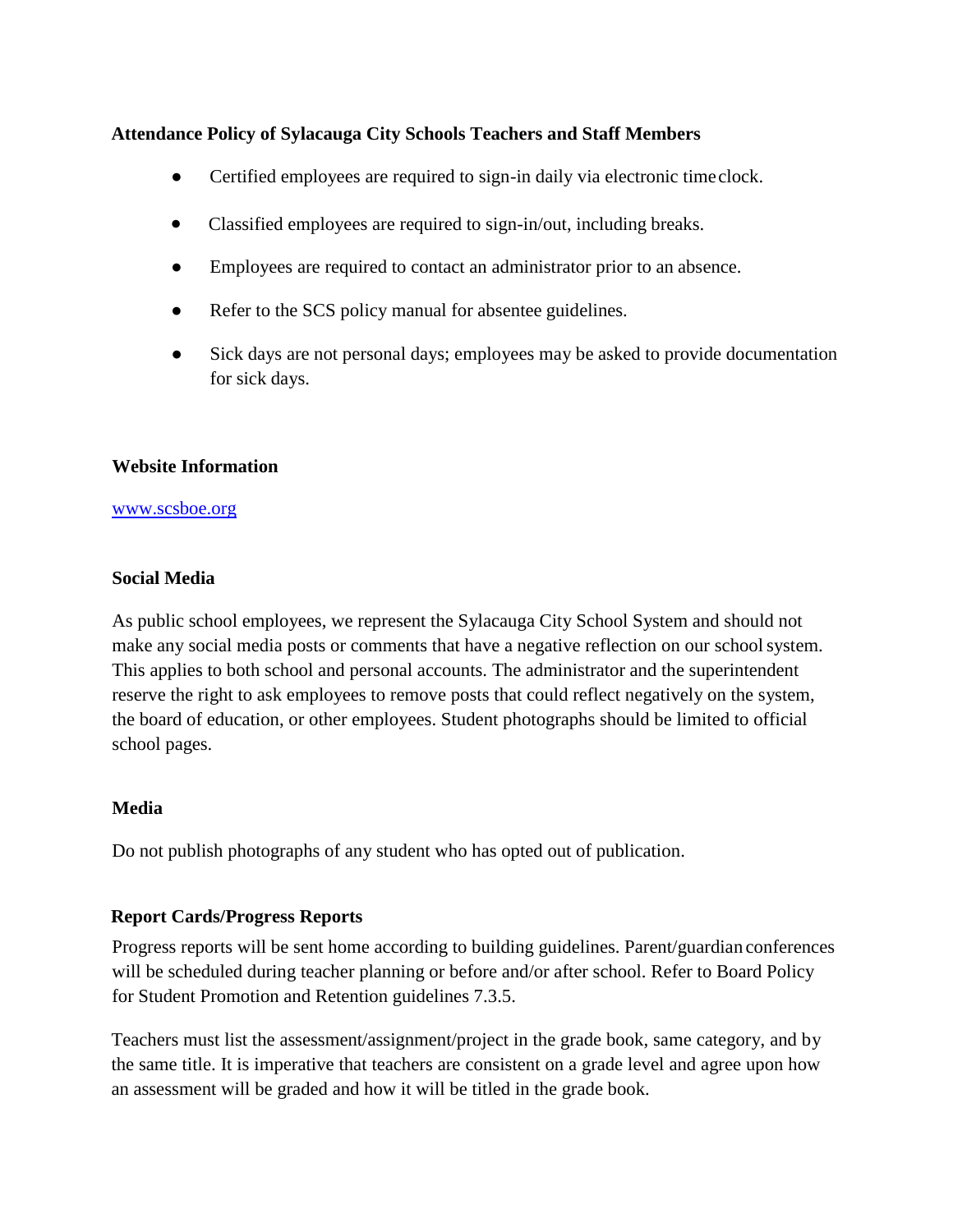# **Collection and Expenditures of Funds**

All matters relative to the collection and expenditures of funds shall be handled by the bookkeeper and approved by the principal. No invoices will be honored for payment unless all procedures have been followed:

1. Seek permission from the building administrator for the order or purchase.

2. Secure an approved purchase order from the building administrator before making a purchase.

*Employees are responsible for payment if a purchase order has not been properly secured.*

### **Collection of Money**

Teachers must issue receipts for all funds received using the teacher-sponsor receipt book that will be issued to the teacher by the bookkeeper. The parent is to be given the white copy. The bookkeeper is given the receipt book with the money enclosed. All funds collected are to be delivered by the teacher to the bookkeeper daily. **Do not keep student money in your classroom.**

All funds received by the bookkeeper must have a master receipt given and that amount will be credited to the account of the teacher or organization. Should an employee not follow the procedures outlined for the collection and handling of money, the employee will be responsible for replacing any money that is lost or stolen, as well as, facing disciplinary actions.

# **Expenditures**

Each person responsible for making purchases for a department, club, or organization must do so using the purchasing process. Requisitions must be filled out completely with the date, vendor, vendor's address, phone and fax number, items by item number and description, the quantity of items requested, and the price. New vendors must submit a W-9 Form to be set up as a vendor in the accounting software. Please remember to include shipping and handling charges.

Once requisitions are completely filled out, the requisition should be submitted to the bookkeeper for review. Once the requisition has been reviewed by the bookkeeper for accuracy, the principal will receive the requisition for approval. Once the principal approves the requisition, the bookkeeper will generate a purchase order. The purchase order will be given to the department, club or organization to place the order.

Remember, the school is a tax exempt agency. Schools cannot pay tax on any item. Should you find yourself in a situation where a company is trying to add tax to your PO, contact the bookkeeper prior to proceeding with the order. If taxes are included on an invoice, it is the responsibility of the individual who requested the PO to have the tax removed from the invoice or pay the tax themselves.

Allow 5 business days from submission of requisition to receipt of purchase order. This includes requests for change cash and ticket boxes for events and concessions.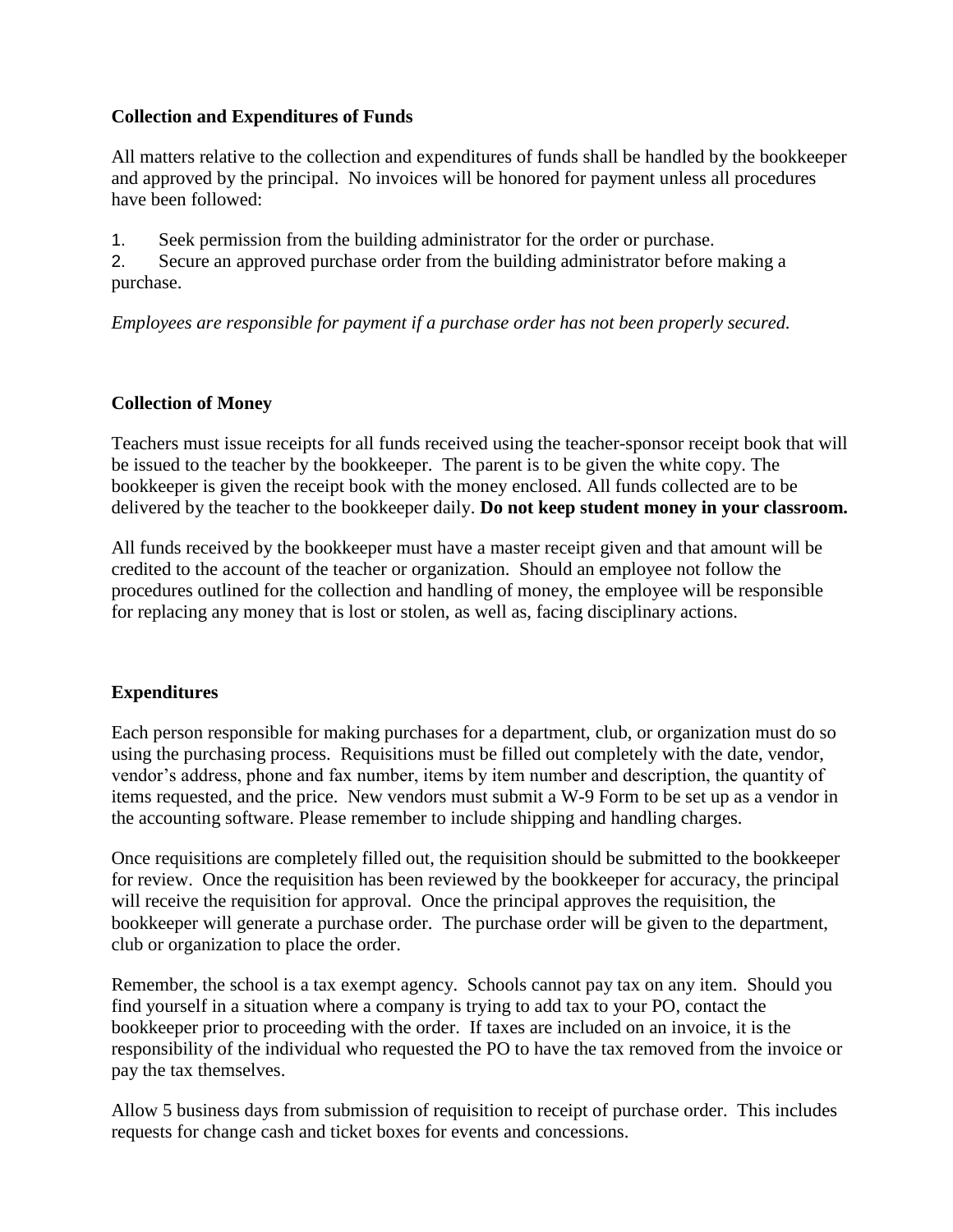*Items purchased without an approved purchase order may become the financial responsibility of the teacher/individual who made the order.*

### **Payments**

Upon receipt of an order, the individual who placed the order will receive the materials. When opening and unpacking items it is imperative that **all original packing slips are given to the bookkeeper** to be placed with the original purchase order for payment purposes. Invoices will be approved by the department, club sponsor or organization before payment. It is imperative that all who handle funds remember, under no conditions, should cash be used to make payments.

### **Fundraising**

Any and all collection or solicitation of private grants or funds, for the benefit of students or otherwise, shall be approved and overseen by the Superintendent or his/her designee.

STATUTORY AUTHORITY: CODE OF ALABAMA 16-13-32 LAW(S) IMPLEMENTED: CODE OF ALABAMA 16-13-32 ALABAMA ADMINISTRATIVE PROCEDURE ACT: 290-3-  $1-.02(1)$ 

All fundraising activities must be applied for, approved by the administrator, and then the administrator will request approval from the superintendent. All fundraising activities, once approved by the administrator and superintendent, should be discussed with the bookkeeper. Any and all funds raised by sales must be receipted by the sponsor and turned in to the bookkeeper and placed into individual accounts.

#### **Concessions**

Proper accounting for the sale of products in concessions is essential. The Square Point of Sale is used in our concession stands to account for all sales, both cash and credit. Requests for the Square Point of Sale shall be completed, signed by the sponsor and school principal and sent to the central office one month before the season/event begins. The application shall have a price list and game/event schedule attached. The sponsor/organization is responsible for the equipment.

A Concessions Sales Report shall be completed at the end of each event. A minimum of two unrelated workers shall operate the concession stand. If concessions are inside the school building, money shall be given to a school administrator who will put the money in safekeeping until the next school day. If concessions are outside of the school building, money shall be dropped in the bank's night depository for safekeeping. Concessions revenue and expense will be maintained in the school's books where it will be reconciled at the end of the event/season.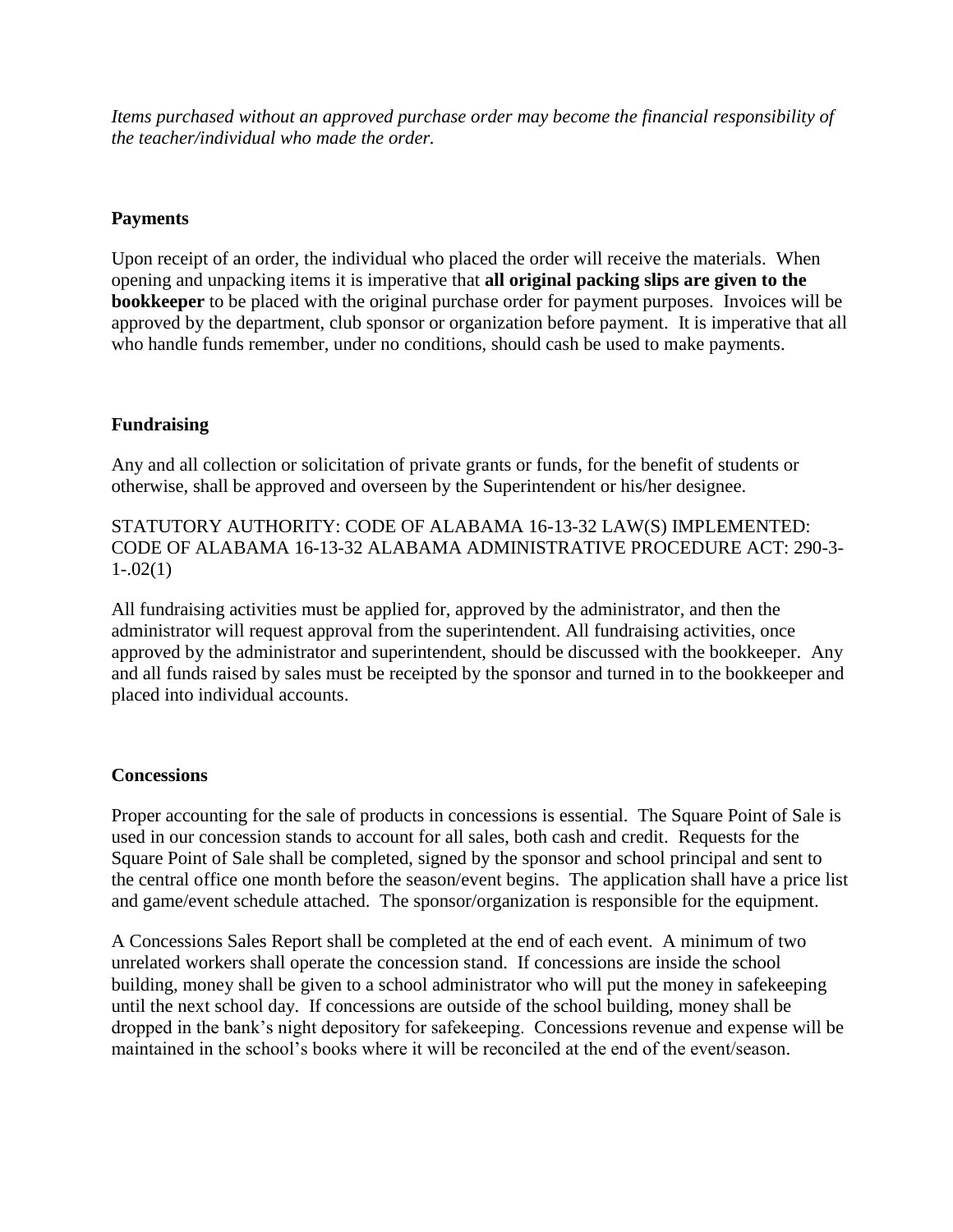## **Ticket Sales**

Pre-numbered tickets shall be used for all admissions to athletic and non-athletic events. A minimum of two unrelated workers shall operate the ticket window, gate or door. A Ticket Sales Report shall be used at every ticket window, gate or door at which tickets are sold. If the event is inside the school building, money shall be given to a school administrator who will put the money in safekeeping until the next school day. If the event is outside of the school building, money shall be dropped in the bank's night depository for safekeeping.

# **Employees Leaving Campus**

Employees are required to remain on campus the entire day. If a situation arises where you need to leave campus during your scheduled work hours you must speak with the administrator.

### **Care of Property**

Teachers have the responsibility for caring for and exercising supervision over the use of all property and equipment. Regular inspection should be made and any damage or destruction should be reported immediately. Any facility damage should be reported directly to the building administrator.

- Teacher supplies/equipment donated or purchased with allocated money remain in the building if the teacher transfers, retires, or resigns.
- If you receive items through a delivery from the office or you inadvertently pick up an order that does not belong to you, please return the items to the office immediately.

#### **Email**

Email should be checked a minimum of twice daily (once in the morning and at least once prior to leaving for the day). Please respond to emails within 24 hours from parents, administrators, office staff, teachers, counselors, and central office personnel. *\*The Superintendent or his designee reserves the right to monitor all Sylacauga email addresses.*

# **Faculty Meetings**

Required faculty meetings will be scheduled on a weekly basis for the purpose of professional development, information distribution, Problem Solving Team meetings, and any other necessary meeting as determined by the building administrator. Do not schedule appointments or activities that conflict with the weekly scheduled faculty meeting.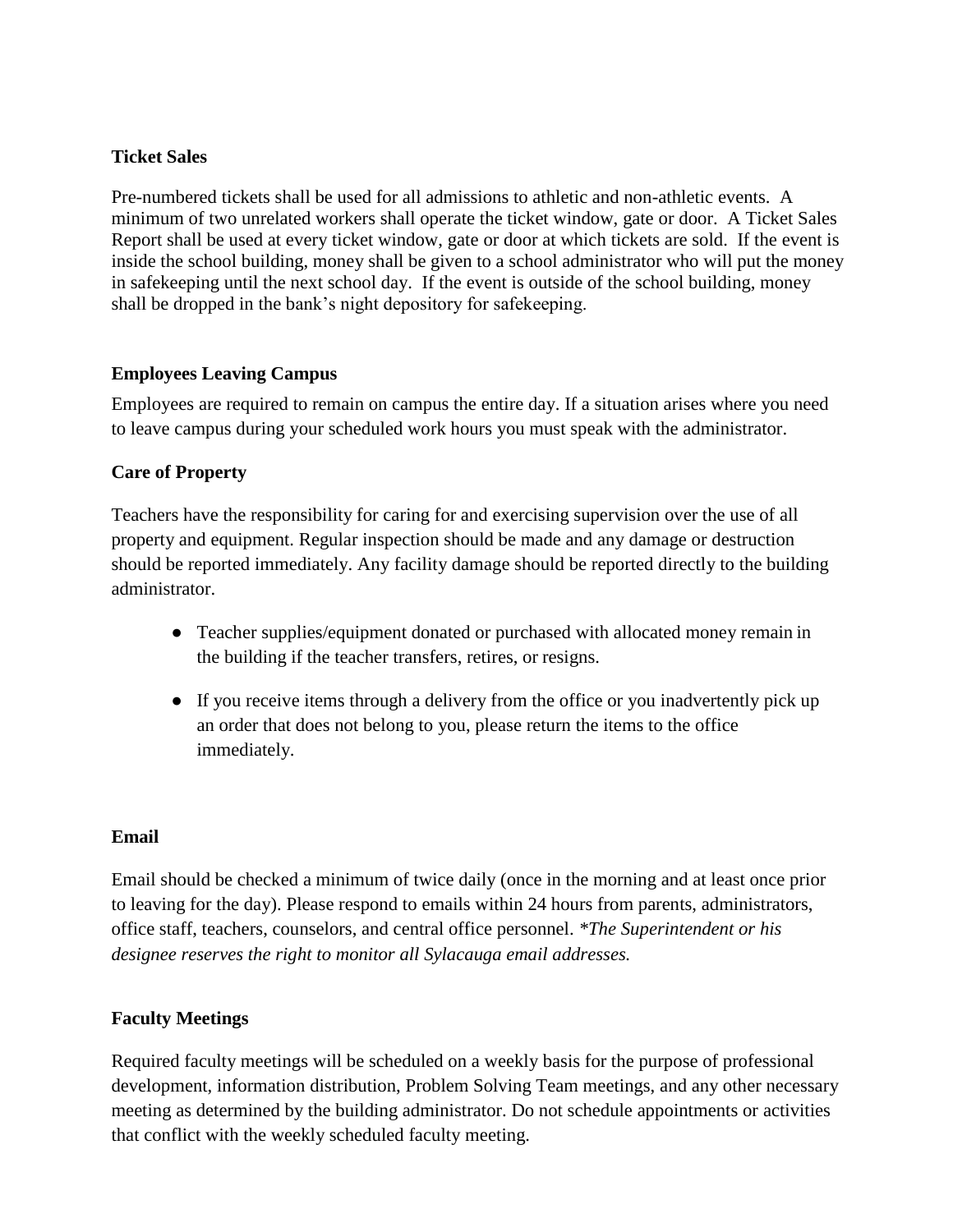# **Confidentiality of Records**

**The Alabama Code of Ethics Standard 8 Maintenance of Confidentiality** requires educators to comply with state, federal, and local school board policies relating to the confidentiality of student and personnel records, standardized test material, and all other information covered by confidentiality agreements.

Employees of the Sylacauga City School System are not to, under any circumstance, discuss a student's

- information with any other individual other than the parent/legal guardian and the individuals within the school
- system that provided services/support to that student. If information is needed from a doctor or other outside
- agency, the parent/legal guardian must sign a release of information agreement. NEVER discuss a student or a situation involving a student in the middle of the hallway or anywhere the conversation could be overheard
- an individual(s) that does not provide direct services or support to that child.

# **Accidents**

All accidents occurring during school activities must be reported immediately to a supervisor. If an employee becomes injured on the job, the school nurse and an administrator must be notified immediately. The proper incident report must be filled out on the day of the injury if at all possible, but certainly, before the employee seeks medical attention from an outside source. Please use factual information when filling out reports.

# **Professional Development**

PD request forms with all necessary documents should be submitted to the building administrator at least two weeks in advance. It is the responsibility of the employee to use the state professional development platform.

# **Monitoring of Students**

Students are to be monitored at all times by the teacher. Students should **NEVER** be left unattended.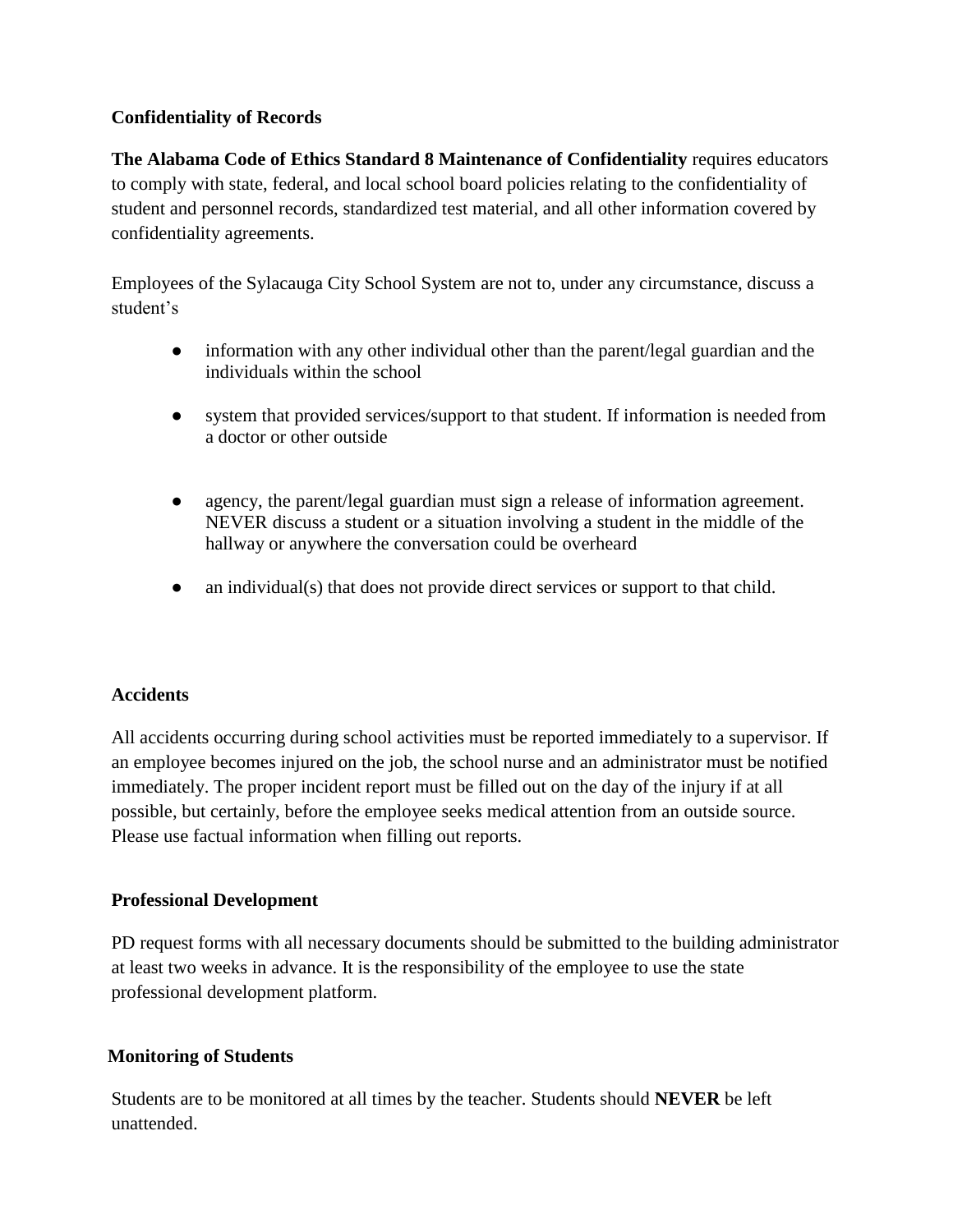#### **Mandatory Reporters**

Teachers, paraprofessionals, and others who have children in their care for long periods of time or in counseling situations are in a strategic position to observe behavioral indicators or have children reveal to them reports of abuse or neglect. As Mandatory Reporters, these individuals are not only vital to the reporting process, but can also be very helpful in the follow-up services to address the damage suffered due to abuse/neglect. These professionals can play a role in the safety plan which enables the child to remain in his or her own home. Reporting abuse to a supervisor does not relieve the mandatory reporter of the legal responsibility to personally file a child abuse or neglect (CAN) report of abuse or neglect. The report must be made to DHR, law enforcement or the District Attorney.